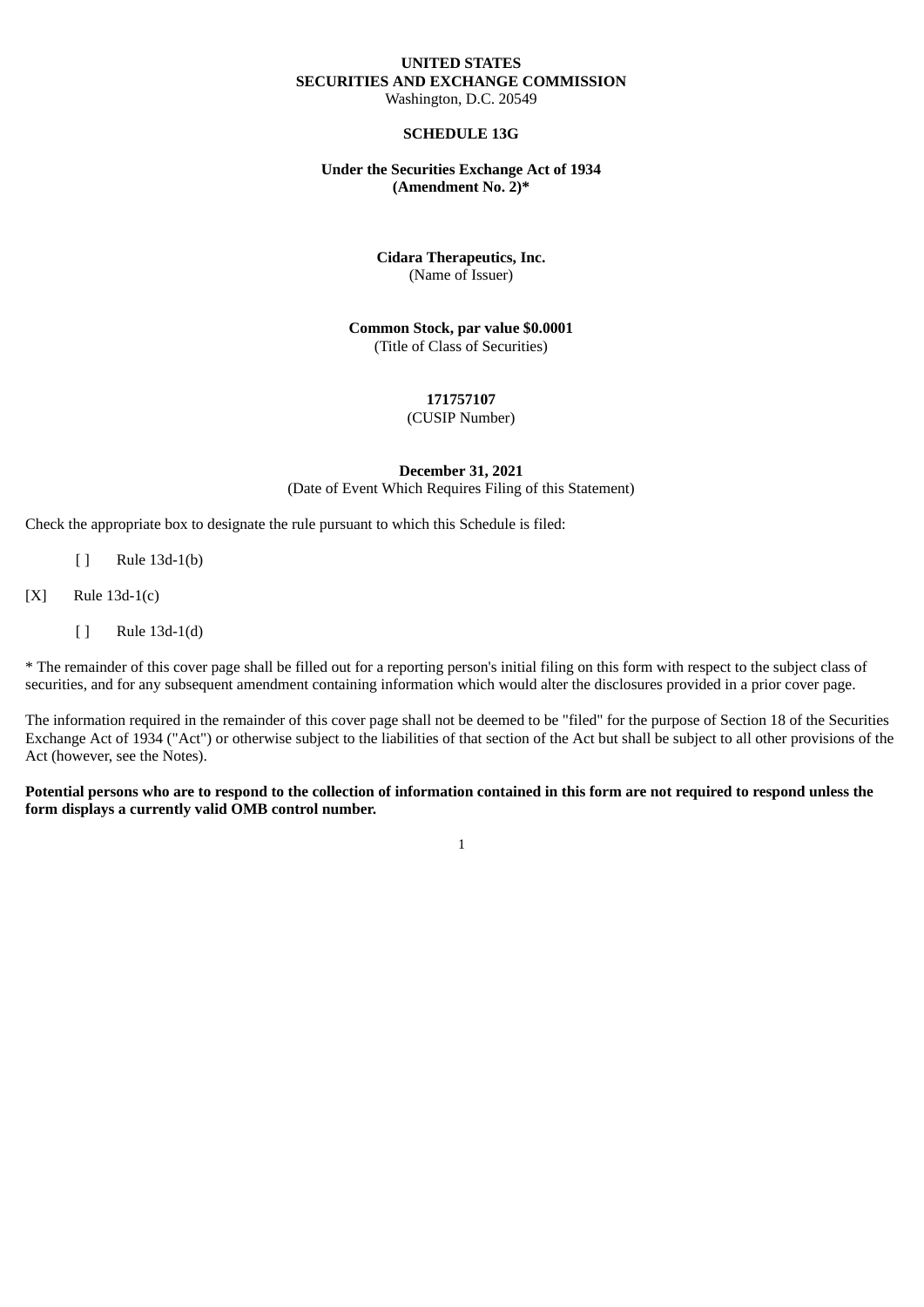1. Names of Reporting Persons.

# **Laurence W. Lytton**

- 2. Check the Appropriate Box if a Member of a Group (See Instructions)
	- (a) \_\_\_\_\_\_
	- (b) \_\_\_\_\_\_
- 3. SEC Use Only
- 4. Citizenship or Place of Organization **USA**

| Number of             | 5. Sole Voting Power 1,708,328      |  |
|-----------------------|-------------------------------------|--|
| <b>Shares</b>         |                                     |  |
| Beneficially          | 6. Shared Voting Power 0            |  |
| Owned by              |                                     |  |
| <b>Each Reporting</b> | 7. Sole Dispositive Power 1,708,328 |  |
| Person With:          | 8. Shared Dispositive Power 0       |  |
|                       |                                     |  |

- 9. Aggregate Amount Beneficially Owned by Each Reporting Person **1,708,328**
- 10. Check if the Aggregate Amount in Row (9) Excludes Certain Shares (See Instructions) **\_\_\_\_\_\_**
- 11. Percent of Class Represented by Amount in Row (9) **2.5%**
- 12. Type of Reporting Person (See Instructions) **IN**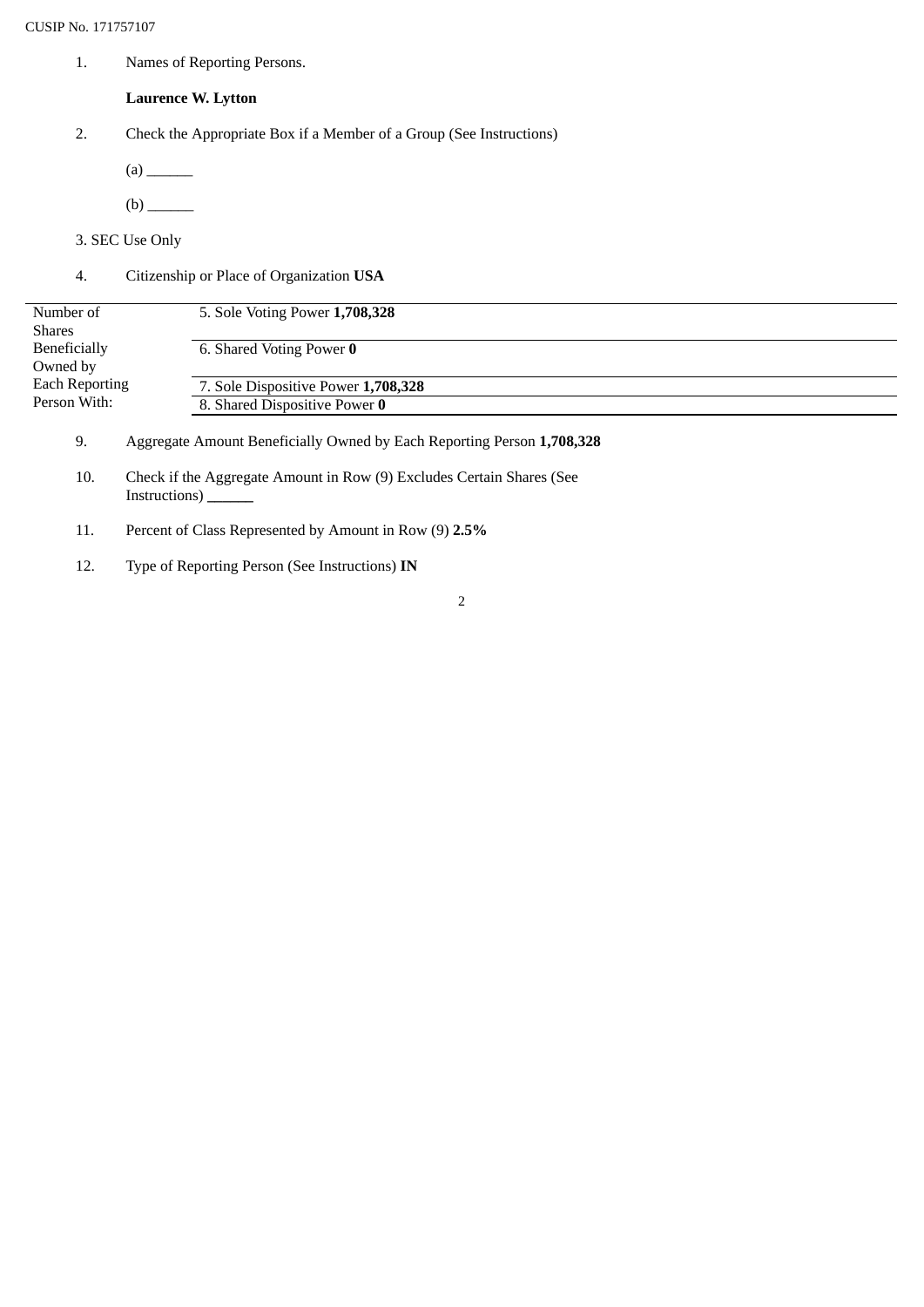CUSIP No. 171757107 **Item 1.**

(a) Name of Issuer

**Cidara Therapeutics, Inc.**

(b) Address of Issuer's Principal Executive Offices

#### **6310 Nancy Ridge Drive, Suite 101, San Diego, California 92121**

### **Item 2.**

(a) The names of the persons filing this statement are:

**Laurence W. Lytton**

(b) The principal business office of the Filers is located at:

#### **467 Central Park West New York, NY 10025**

- (c) For citizenship of Filers, see Item 4 of the cover sheet for each Filer.
- (d) This statement relates to shares of Common Stock, par value \$0.0001 of the Issuer (the "Stock").
- (e) The CUSIP number of the Issuer is: **171757107**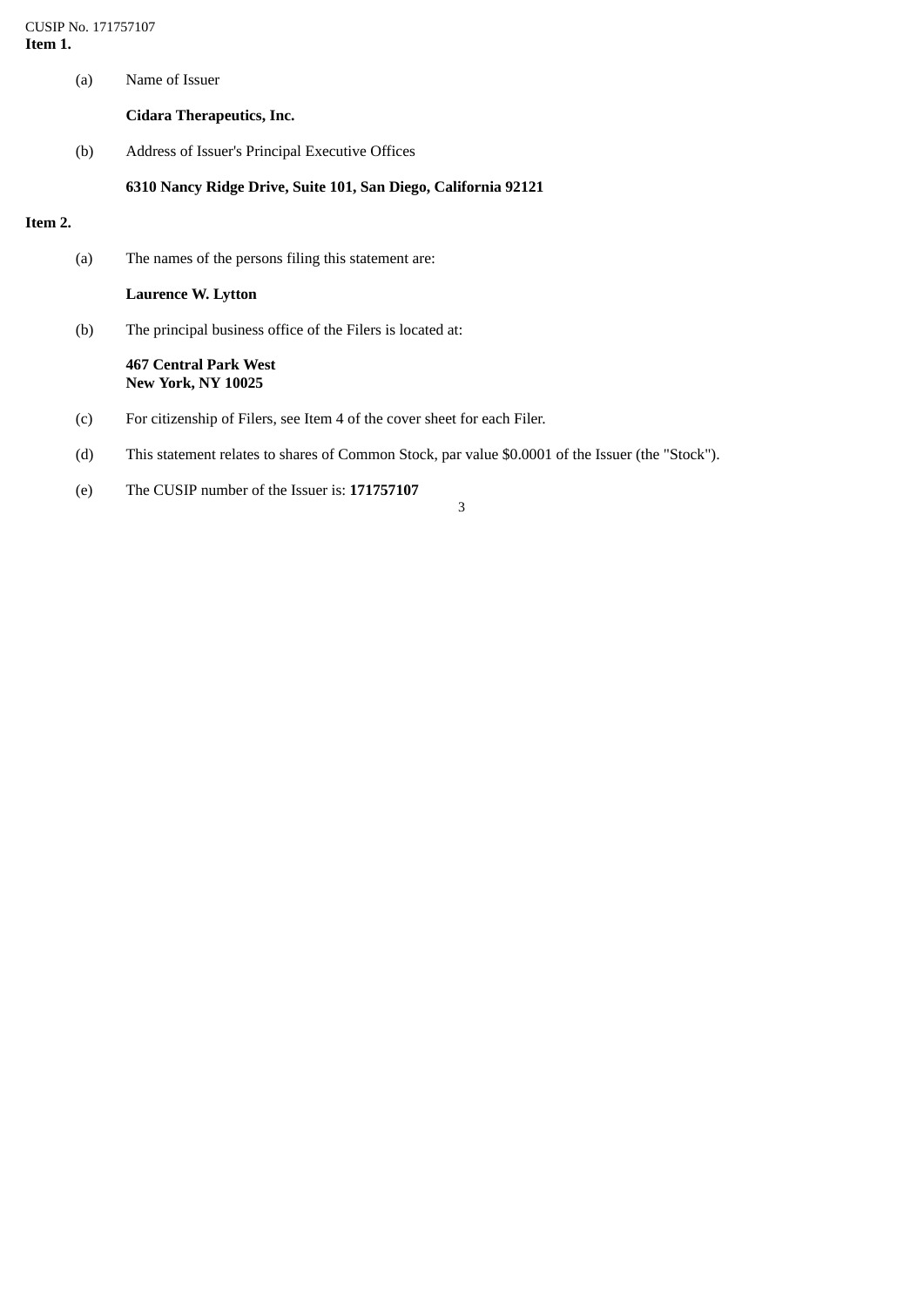| CUSIP No. 171757107<br>Item 3. | If this statement is filed pursuant to rule $240.13d-1(b)$ or $240.13d-2(b)$ or (c), check whether the person filing is a:                                              |
|--------------------------------|-------------------------------------------------------------------------------------------------------------------------------------------------------------------------|
| (a)                            | [ ] Broker or dealer registered under section 15 of the Act (15 U.S.C. 780).                                                                                            |
| (b)                            | [ ] Bank as defined in section 3(a)(6) of the Act (15 U.S.C. 78c).                                                                                                      |
| (c)                            | [ ] Insurance company as defined in section 3(a)(19) of the Act (15 U.S.C. 78c).                                                                                        |
| (d)                            | [ ] Investment company registered under section 8 of the Investment Company Act of 1940 (15 U.S.C. 80a-8).                                                              |
| (e)                            | [ ] An investment adviser in accordance with section 240.13d-1(b)(1)(ii)(E).                                                                                            |
| (f)                            | [ ] An employee benefit plan or endowment fund in accordance with section $240.13d-1(b)(1)(ii)(F)$ .                                                                    |
| (g)                            | $[$ A parent holding company or control person in accordance with 240.13d-1(b)(1)(ii)(G)                                                                                |
| (h)                            | [ ] A savings association as defined in section 3(b) of the Federal Deposit Insurance Act (12 U.S.C. 1813).                                                             |
| (i)                            | $\lceil$ A church plan that is excluded from the definition of an investment company under section 3(c)(14) of the<br>Investment Company Act of 1940 (15 U.S.C. 80a-3). |
| (i)                            | [ ] A non-U.S. institution in accordance with §240.13d-1(b)(ii)(J).                                                                                                     |
| (k)                            | [ ] Group, in accordance with Rule $13d-1(b)(1)(ii)(K)$ .                                                                                                               |
|                                | If filing as a non-U.S. institution in accordance with $\S 240.13d-1(b)(1)(ii)(J)$ , please specify the type of institution                                             |

# **Item 4. Ownership.**

See Items 5-9 and 11 of the cover page.

### **Item 5. Ownership of Five Percent or Less of a Class**

If this statement is being filed to report the fact that as of the date hereof the reporting person has ceased to be the beneficial owner of more than five percent of the class of securities, check the following [ **X** ].

# **Item 6. Ownership of More than Five Percent on Behalf of Another Person.**

\_\_\_\_\_\_\_\_\_\_\_\_\_\_\_\_\_\_\_\_\_\_\_\_\_\_\_\_\_\_\_\_\_\_\_\_\_\_\_\_\_\_\_\_\_\_\_\_\_\_\_\_\_\_\_\_\_\_\_\_\_\_\_.

Not applicable.